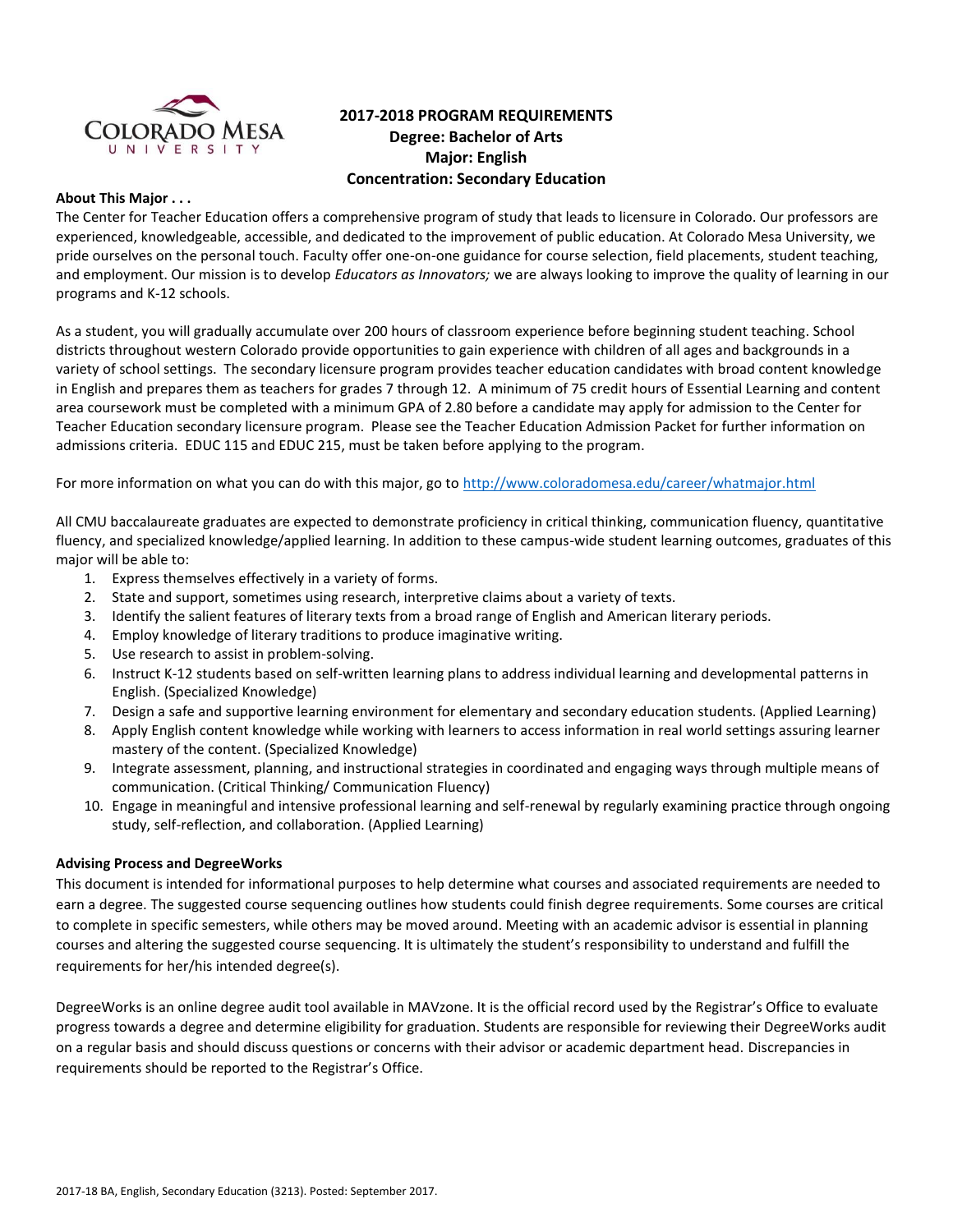## **Graduation Process**

Students must complete the following in the first two months of the semester prior to completing their degree requirements:

- Review their DegreeWorks audit and create a plan that outlines how unmet requirements will be met in the final semester.
- Meet with their advisor and modify their plan as needed. The advisor must approve the final plan.
- Submit the "Intent to Graduate" form to the Registrar's Office to officially declare the intended graduation date and commencement ceremony plans.
- Register for all needed courses and complete all requirements for each degree sought.

Submission deadlines and commencement details can be found at [http://www.coloradomesa.edu/registrar/graduation.html.](http://www.coloradomesa.edu/registrar/graduation.html)

If a student's petition for graduation is denied, it will be her/his responsibility to consult the Registrar's Office regarding next steps.

# **INSTITUTIONAL DEGREE REQUIREMENTS**

The following institutional degree requirements apply to all CMU baccalaureate degrees. Specific programs may have different requirements that must be met in addition to institutional requirements.

- 120 semester hours minimum.
- Students must complete a minimum of 30 of the last 60 hours of credit at CMU, with at least 15 semester hours in major discipline courses numbered 300 or higher.
- 40 upper-division credits (alternative credit limit applies to the Bachelor of Applied Science degree).
- 2.00 cumulative GPA or higher in all CMU coursework.
- A course may only be used to fulfill one requirement for each degree/certificate.
- No more than six semester hours of independent study courses can be used toward the degree.
- Non-traditional credit, such as advanced placement, credit by examination, credit for prior learning, cooperative education and internships, cannot exceed 30 semester credit hours for a baccalaureate degree; A maximum of 15 of the 30 credits may be for cooperative education, internships, and practica.
- Pre-collegiate courses (usually numbered below 100) cannot be used for graduation.
- Capstone exit assessment/projects (e.g., Major Field Achievement Test) requirements are identified under Program-Specific Degree Requirements.
- The Catalog Year determines which program sheet and degree requirements a student must fulfill in order to graduate. Visit with your advisor or academic department to determine which catalog year and program requirements you should follow.
- See "Requirements for Undergraduate Degrees and Certificates" in the catalog for a complete list of graduation requirements.

# **PROGRAM-SPECIFIC DEGREE REQUIREMENTS**

- 2.80 cumulative GPA or higher in all CMU coursework.
- 2.80 cumulative GPA or higher in coursework toward the major content area.
- All EDUC prefix courses must be completed with a grade of "B" or better.
- All other coursework toward the degree must be successfully completed prior to the internship.
- A grade of "C" or better must be earned in all required foundation and major courses, unless otherwise stated.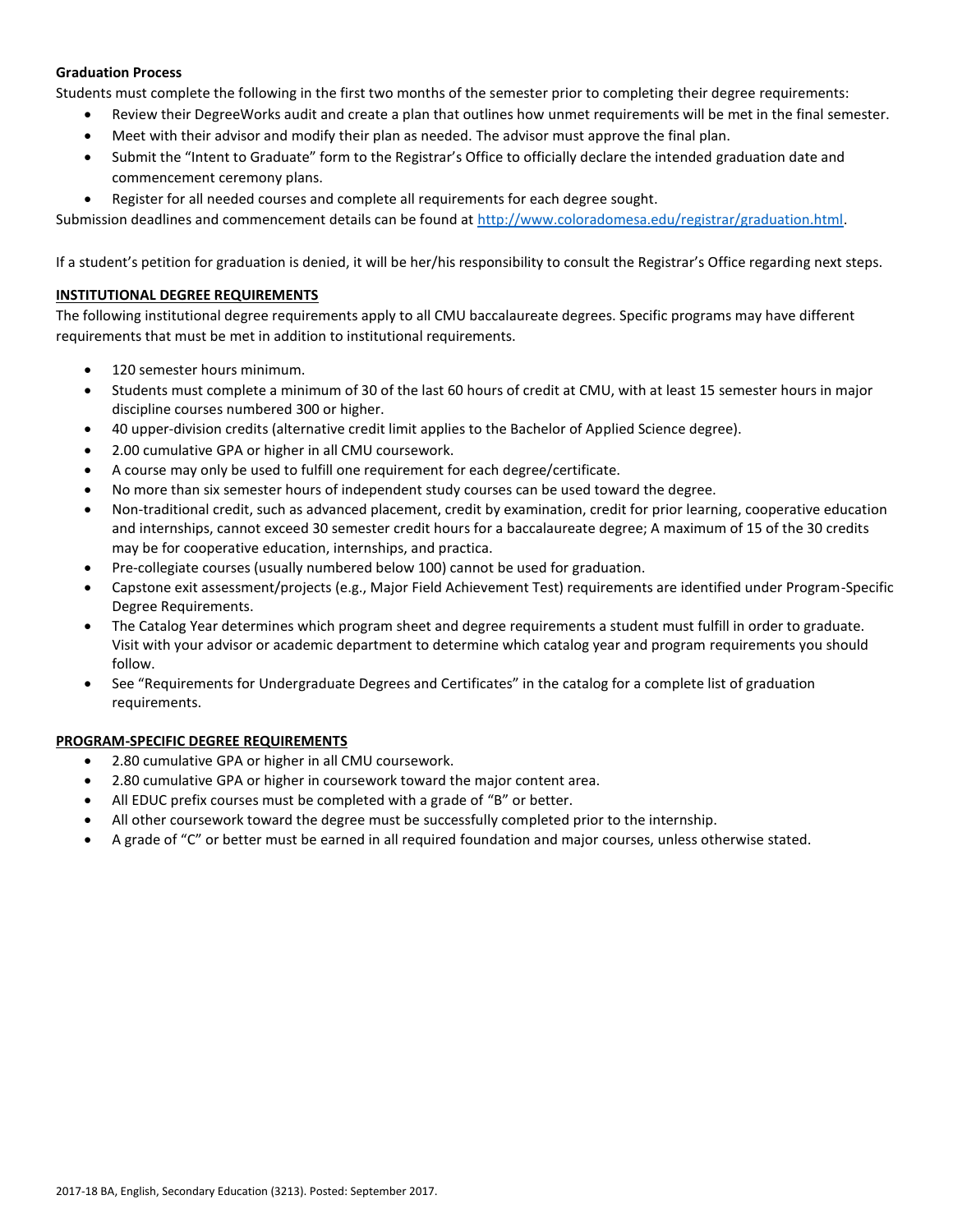## **ESSENTIAL LEARNING REQUIREMENTS** (31 semester hours)

See the current catalog for a list of courses that fulfill the requirements below. If a course is an Essential Learning option and a requirement for your major, you must use it to fulfill the major requirement and make a different selection for the Essential Learning requirement.

**English** (6 semester hours, must receive a grade of "B" or better and must be completed by the time the student has 60 semester hours.)

- ENGL 111 English Composition (3)
- ENGL 112 English Composition (3)

**Mathematics** (3 semester hours, must receive a grade of "C" or better, must be completed by the time the student has 60 semester hours.)

MATH 110 -College Mathematics (3) or higher

### **Humanities** (3 semester hours)

 $\Box$  Select one Humanities course (3)

## **Social and Behavioral Sciences** (6 semester hours)

- $\Box$  PSYC 233 Human Growth and Development (3) (must receive a grade of "B" or better)
- $\square$  Select one Social and Behavioral Sciences course (3)

### **Natural Sciences** (7 semester hours, one course must include a lab)

- $\square$  Select one Natural Sciences course (3)
- $\Box$  Select one Natural Sciences course with a lab (4)

## **History** (3 semester hours)

 $\Box$  Select one History course (3)

## **Fine Arts** (3 semester hours)

 $\Box$  Select one Fine Arts course (3)

### **OTHER LOWER-DIVISION REQUIREMENTS**

**Wellness Requirement** (2 semester hours)

- $\Box$  KINE 100 Health and Wellness (1)
- $\square$  Select one Activity Course (1)

# **Essential Learning Capstone** (4 semester hours)

Essential Learning Capstone must be taken after completion of the Essential Learning English and Mathematics requirements, and when a student has earned between 45 and 75 hours.

- ESSL 290 Maverick Milestone (3)
- $\Box$  ESSL 200 Essential Speech (1)

**FOUNDATION COURSES** (21 semester hours, must pass all courses with a grade of "C" or better.)

- $\Box$  ENGL 210 Introduction to Literary Studies (3)
- $\square$  ENGL 254 Survey of English Literature I (3)
- $\square$  ENGL 255 Survey of English Literature II (3)
- $\square$  ENGL 261 Survey of American Literature I (3)
- $\square$  ENGL 262 Survey of American Literature II (3)

Two consecutive classes in the same foreign language. FLAS 114 & 115 will NOT fulfill this requirement.

 \_\_\_\_\_\_\_\_\_\_\_\_\_\_\_\_\_\_\_\_\_\_\_\_\_\_\_\_\_\_\_\_\_\_\_\_\_\_\_\_\_\_\_\_\_\_\_\_\_\_\_\_\_\_\_\_\_\_\_\_ \_\_\_\_\_\_\_\_\_\_\_\_\_\_\_\_\_\_\_\_\_\_\_\_\_\_\_\_\_\_\_\_\_\_\_\_\_\_\_\_\_\_\_\_\_\_\_\_\_\_\_\_\_\_\_\_\_\_\_\_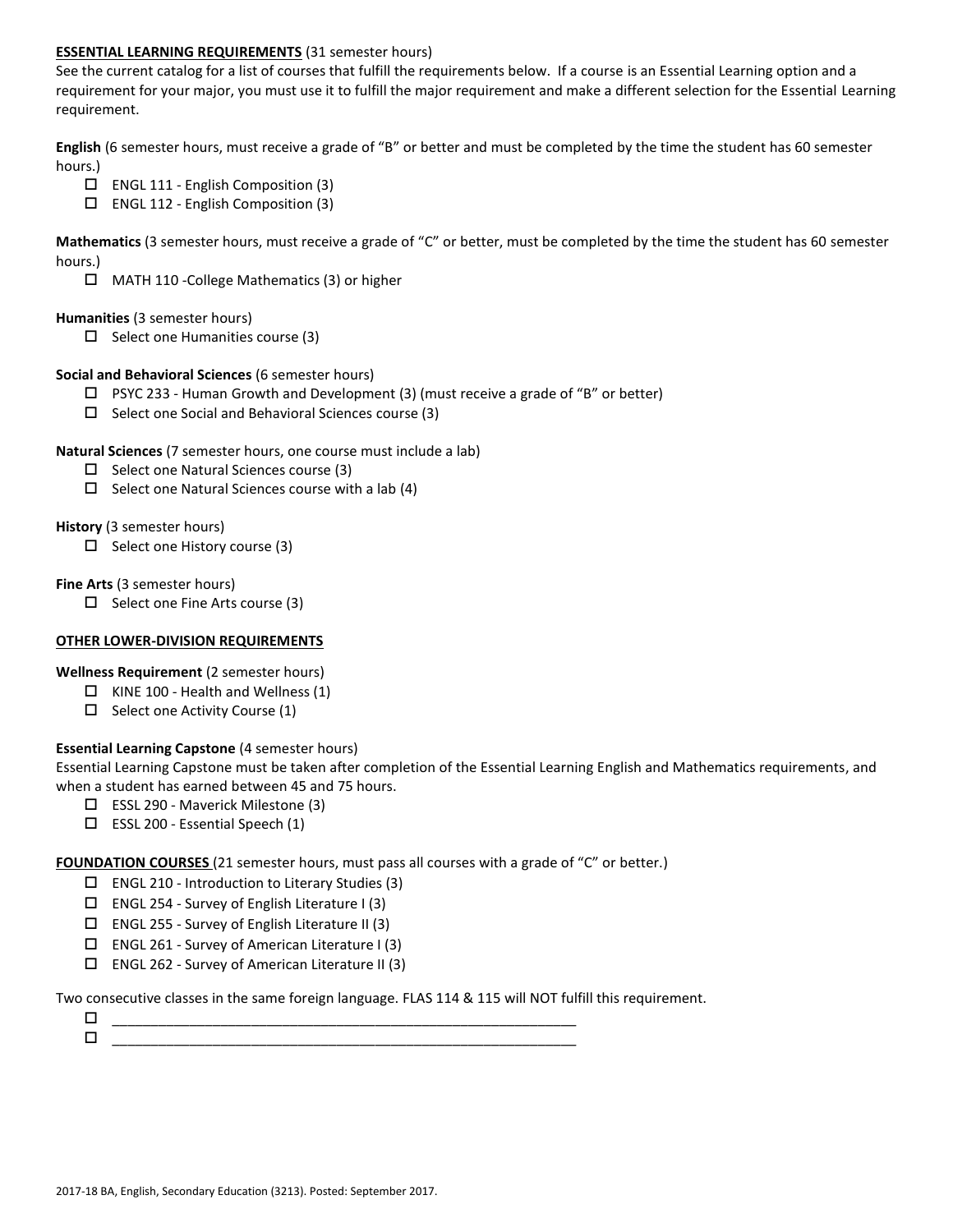# **BACHELOR OF ARTS: ENGLISH, SECONDARY EDUCATION REQUIREMENTS** (33 semester hours, must pass all courses with a grade of

"C" or better.)

# **English Core** (6 semester hours)

- $\square$  ENGL 421 Introduction to Literary Theory and Criticism (3)
- $\Box$  ENGL 494 Seminar in Literature (3)

ENGL 494 must be taken after 60 semester hours have been accumulated. A student must take the seminar in their junior year.

# **Secondary Teaching Related Courses** (18 semester hours)

- $\square$  ENGL 250 Introduction to Creative Writing (3)
- ENGL 355 Shakespeare (3)
- $\square$  ENGL 365 Literature for Young Adults (3)
- $\square$  ENGL 451 Understanding and Using English Grammar (3)
- $\square$  ENGL 491 Composition Theory and Practice (3)
- $\Box$  THEA 403 Methods of Teaching Drama and Speech (3)

# **Upper Division Literature** (3 semester hours)

# $\Box$  One of the following classes: ENGL 301 - Classical Greek and Latin Literature (3) ENGL 311 - English Medieval Literature (3) ENGL 313 - English Renaissance Literature (3) ENGL 314 - American Literature to 1830 (3) ENGL 315 - American Literature 1830-1870 (3) ENGL 316 - American Literature 1870-1900 (3) ENGL 330 - Women in World Thought and Literature (3) ENGL 370 - Major Author (3) ENGL 435 - American Literature 1900-1945 (3) ENGL 436 - American Literature 1945-Present (3) ENGL 438 - Ethnic Experiences in U.S. Literature (3) ENGL 440 - History of the English Language (3) ENGL 470 - 18th Century British Literature (3) ENGL 471 - British Romanticism (3) ENGL 475 - Victorian Literature (3) ENGL 478 - 20th Century British Literature (3) **\_\_\_\_\_\_\_\_\_\_\_\_\_\_\_\_\_\_\_\_\_\_\_\_\_\_\_\_\_\_\_\_\_\_\_\_\_\_\_\_\_\_\_\_\_\_\_\_\_\_\_\_\_\_\_**

# **English Electives** (6 semester hours)

Choose two courses from the following list. One course must be upper division.

- ENGL 131 Western World Literature I (3) ENGL 132 - Western World Literature II (3) ENGL 150 - Introduction to Literature (3)
- ENGL 222 Mythology (3)
- ENGL 240 Children's Literature (3)
- ENGL 301 Classical Greek and Latin Literature (3)
- ENGL 311 English Medieval Literature (3)
- ENGL 313 English Renaissance Literature (3)
- ENGL 314 American Literature to 1830 (3)
- ENGL 315 American Literature 1830-1870 (3)
- ENGL 316 American Literature 1870-1900 (3)
- ENGL 330 Women in World Thought and Literature (3)
- ENGL 335 The Bible as Literature (3)
- ENGL 343 Language Systems and Linguistic Diversity (3)
- ENGL 380 Memoir and Creative Non-Fiction (3)
- ENGL 381 Creative Writing: Fiction (3)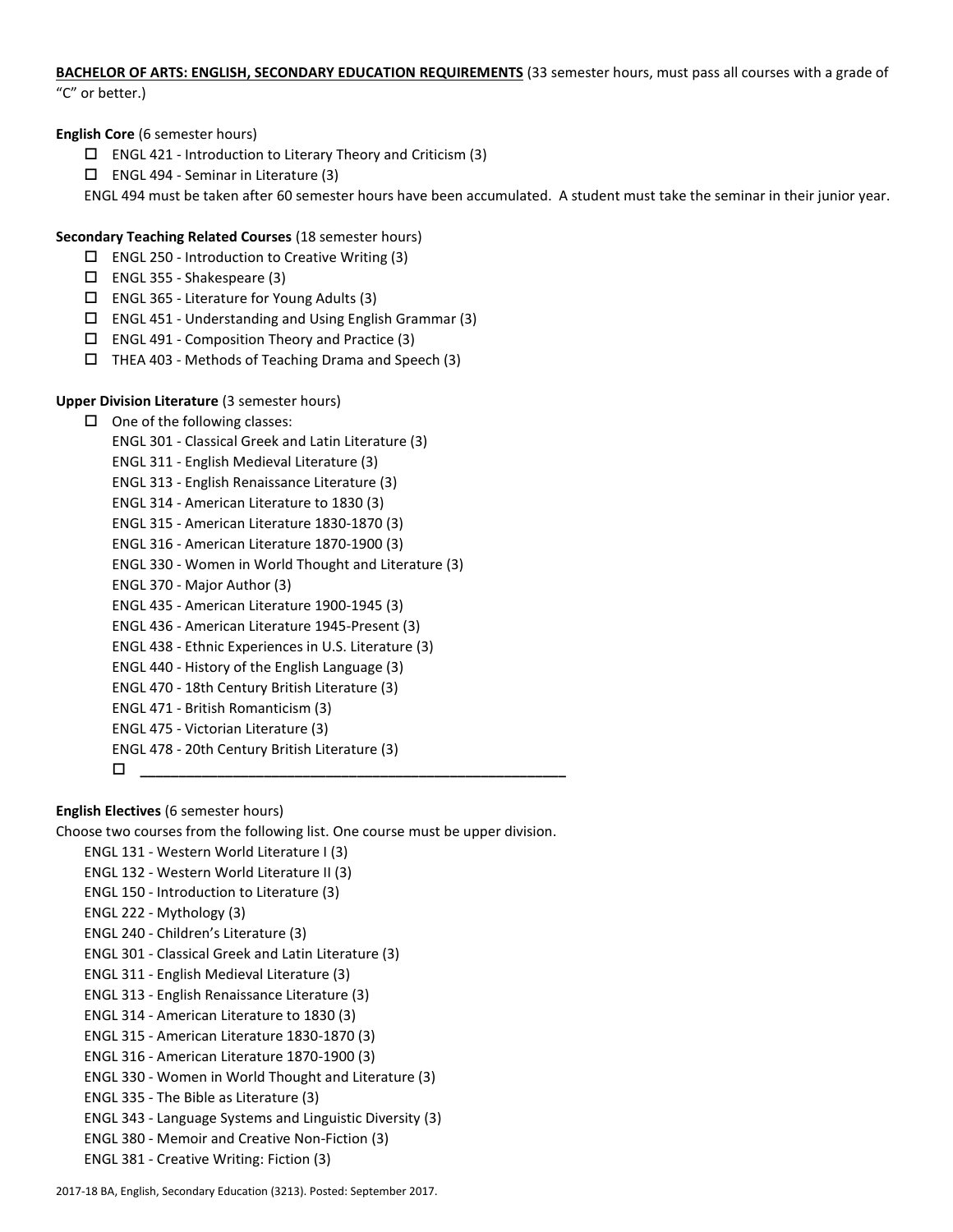| ENGL 382 - Creative Writing: Crafting Fiction (3)   |
|-----------------------------------------------------|
| ENGL 383 - Creative Writing: Poetry (3)             |
| ENGL 384 - Art of the Essay (3)                     |
| ENGL 385 - Technical and Professional Writing (3)   |
| ENGL 386 - Roots of Modern Rhetoric (3)             |
| ENGL 387 - Literary Editing and Publishing (3)      |
| ENGL 388 - Creative Writing: Crafting Poetry (3)    |
| ENGL 390 - Introduction to Film Studies (3)         |
| ENGL 395 - Independent Study (1-3)                  |
| <b>ENGL 396 - Topics (1-3)</b>                      |
| ENGL 415 - American Folklore (3)                    |
| ENGL 423 - Genre Studies (3)                        |
| ENGL 435 - American Literature 1900-1945 (3)        |
| ENGL 436 - American Literature 1945-Present (3)     |
| ENGL 438 - Ethnic Experience in U.S. Literature (3) |
| ENGL 440 - History of the English Language (3)      |
| ENGL 470 - 18th Century British Literature (3)      |
| ENGL 471 - British Romanticism (3)                  |
| ENGL 475 - Victorian Literature (3)                 |
| ENGL 478 - 20th Century British Literature (3)      |
| ENGL 495 - Independent Study (1-3)                  |
| <b>ENGL 496 - Topics (1-3)</b>                      |
| □                                                   |
| □                                                   |

**SECONDARY EDUCATION REQUIREMENTS** (29 semester hours, must pass courses with a grade of "B" or better.)

Program Requirements: ENGL 111, ENGL 112, PSYC 233, EDUC 115 and 215 (all with a grade of "B" or better) and formal acceptance to the Teacher Education Program.

- $\square$  EDUC 115 What It Means to be an Educator (1) (8 field experience hours)
- $\square$  EDUC 215 Teaching as a Profession (1) (12 field experience hours)
- EDUC 342 Pedagogy and Assessment: Secondary and K-12 (3) (20 field experience hours)
- $\square$  EDUC 343 Teaching to Diversity (3) (20 field experience hours)
- $\Box$  EDUC 442 Integrating Literacy across the Curriculum: Secondary and K-12 Art (3) (60 field experience hours)
- EDUC 475 Classroom Management for K-12 Educators (1)
- EDUC 497 Content Methodology Practicum (3) (80 field experience hours)

 EDUC 497A - Methods of Teaching Secondary English (2) This course is only offered in the fall semester. It may be taken with either the 300-level or 400-level EDUC courses but must be taken before the student teaching semester.

EDUC 499G - Teaching Internship and Colloquia: Secondary (12) (600 field experience hours)

# **GENERAL ELECTIVES**

(All college level courses appearing on final transcript, not listed above to bring total semester hours to 120.)

| _______ |
|---------|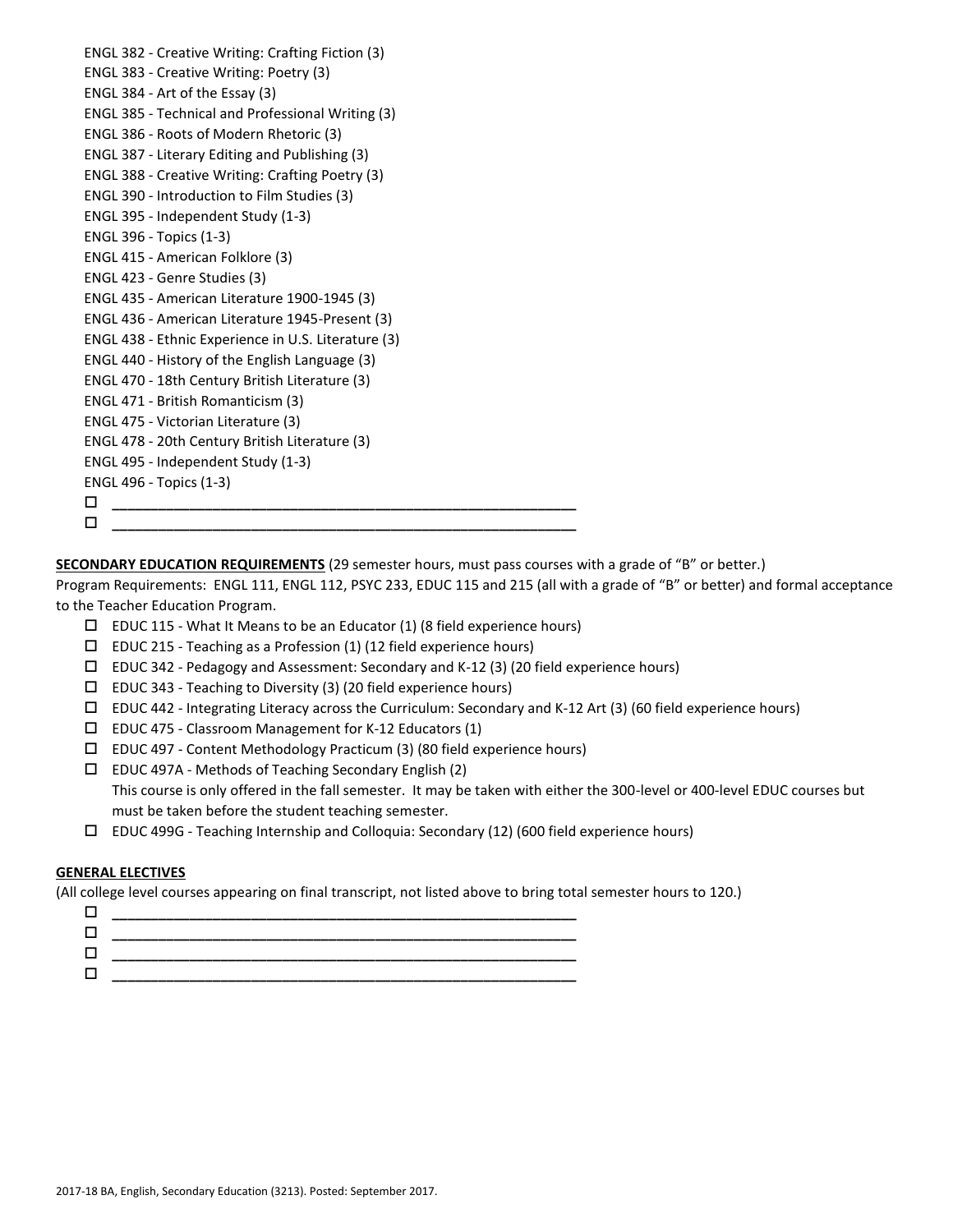#### **Freshman Year, Fall Semester: 16 credits**

- **ENGL 111 English Composition (3)**
- MATH 110 College Mathematics (3)
- Foundation Course Foreign Language (3)
- PSYC 233 Human Growth and Development (3)
- Essential Learning History (3)
- KINE 100 Health and Wellness (1)

## **Freshman Year, Spring Semester: 16 credits**

- ENGL 112 English Composition (3)
- ENGL 250 Introduction to Creative Writing (3)
- Foundation Course Foreign Language (3)
- Essential Learning Fine Arts (3)
- Essential Learning Natural Science with Lab (4)

## **Sophomore Year, Fall Semester: 14 credits**

- ENGL 261 Survey of American Literature I (3)
- ENGL 254 Survey of English Literature I (3)
- Essential Learning Social and Behavioral Science (3)
- Essential Learning Humanities (3)
- EDUC 115 What It Means to be an Educator (1)
- KINA Activity (1)

## **Sophomore Year, Spring Semester: 16 credits**

- ENGL 262 Survey of American Literature II (3)
- ENGL 255 Survey of English Literature II (3)
- ENGL 210 Introduction to Literary Studies (3)
- Essential Learning Natural Science (3)
- ESSL 290 Maverick Milestone (3)
- ESSL 200 Essential Speech (1)

### **Junior Year, Fall Semester: 16 credits**

- ENGL 355 Shakespeare (3)
- ENGL 451 Understanding and Using English Grammar (3)
- Upper Division English Elective (3)
- Upper Division Literature Elective (3)
- English Elective (3)
- EDUC 215 Teaching as a Profession (1)

# **Junior Year, Spring Semester: 15 credits**

- EDUC 342 Pedagogy and Assessment: Secondary and K-12 (3)
- EDUC 343 Teaching to Diversity (3)
- ENGL 421 Introduction to Literary Theory and Criticism (3)
- ENGL 491 Composition Theory and Practice (3)
- ENGL 365 Literature for Young Adults (3)

### **Senior Year, Fall Semester: 15 credits**

- **ENGL 494 Seminar in Literature (3)**
- THEA 403 Methods of Teaching Drama and Speech (3)
- EDUC 442 Integrating Literacy across the Curriculum: Secondary and K-12 Art (3)
- EDUC 475 Classroom Management for K-12 Educators (1)
- EDUC 497 Content Methodology Practicum (3)
- EDUC 497A Methods of Teaching Secondary English (2)

### **Senior Year, Spring Semester: 12 credits**

EDUC 499G - Teaching Internship and Colloquia: Secondary (12)